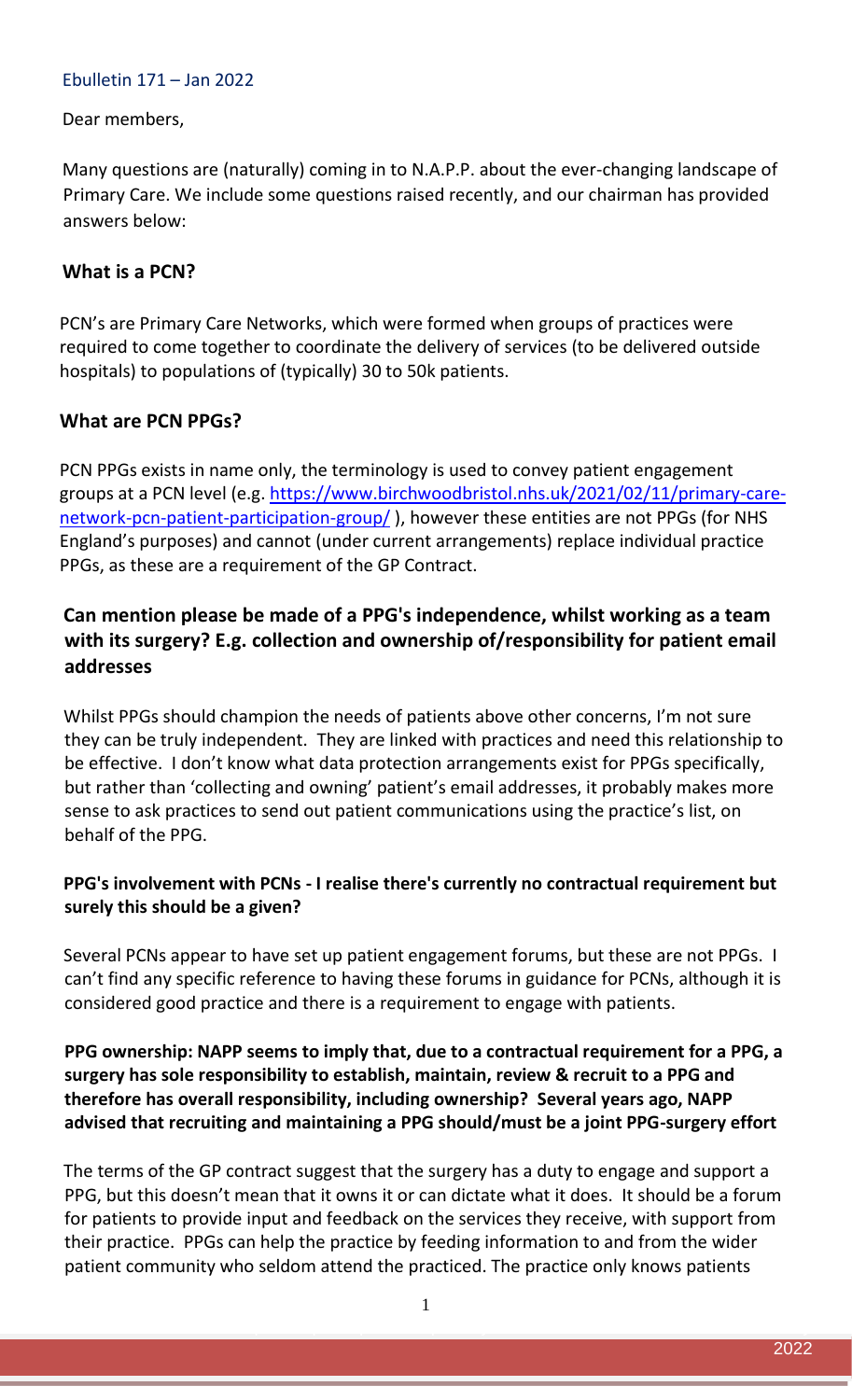who attend or contact the surgery. The purpose of the support from the practice is to support it (the practice) to improve the services it provides for its patients.

### **Is there a contractual agreement regarding CCG support for/engagement with PPGs and, if so, is this online?**

The GP contract refers to a 'contractor' (GP surgery) in section 5.0 (Patient participation) and that 'contractor' must:

- Establish and maintain a PPG which includes some of its registered patients to enable the surgery to obtain and seek feedback from patients about their services;
- Make reasonable efforts to review the PPG's membership each financial year to ensure that the Group is representative of its registered patients;
- Engage with its PPG at frequent intervals throughout each financial year to enable the GP surgery to obtain feedback from registered patients in an appropriate and accessible manner about the services offered by the GP surgery;
- Any such feedback about services should be reviewed with its PPG with the purpose of agreeing with the Group improvements to the service; the GP Surgery should then make reasonable efforts to implement such improvement. Is there guidance online about a surgery's contractual requirement to inform patients about general health matters and service changes? The driver behind the question is, locally there seems to be great diversity, for example in website communications

# **Will NAPP please advertise to all PPG members that their surgeries receive, as part of the Global Sum, a small sum of money, per patient, for having a PPG. That said, I believe the money isn't ringfenced?**

There was a ringfenced amount in previous iterations of the GP contract, that isn't the case at present. The only case that can be made is that there is a requirement in the contract and provision in the global sum, beyond that I don't think it can be unpicked in terms of how much and for what specific purpose. However, I agree that it is useful to remind GP surgeries of their commitment and that some funding has been made for this specific purpose.

## **Is the N.A.P.P. AGM and Seminar recording still available?**

The link for the recording made on 06 Nov 2021 is still available here: <https://vimeo.com/643011378/9202d66994> It has also been added as an article on the Community Platform, for easy retrieval.

## **Does N.A.P.P. operate a pre-agreed schedule of Board Meetings.**

Our standard practice is to hold monthly meetings, with a poll sent out in advance, to determine the availability of the trustees. Where possible we try to agree the date at least 2 weeks in advance of the meeting

## **Can we take part in the Social Prescribing Questionnaire?**

N.A.P.P. is working with the National Association of Link Workers (NAL) to find out the extent to which Link Workers and PPGs collaborate. The questionnaire was sent out on 20